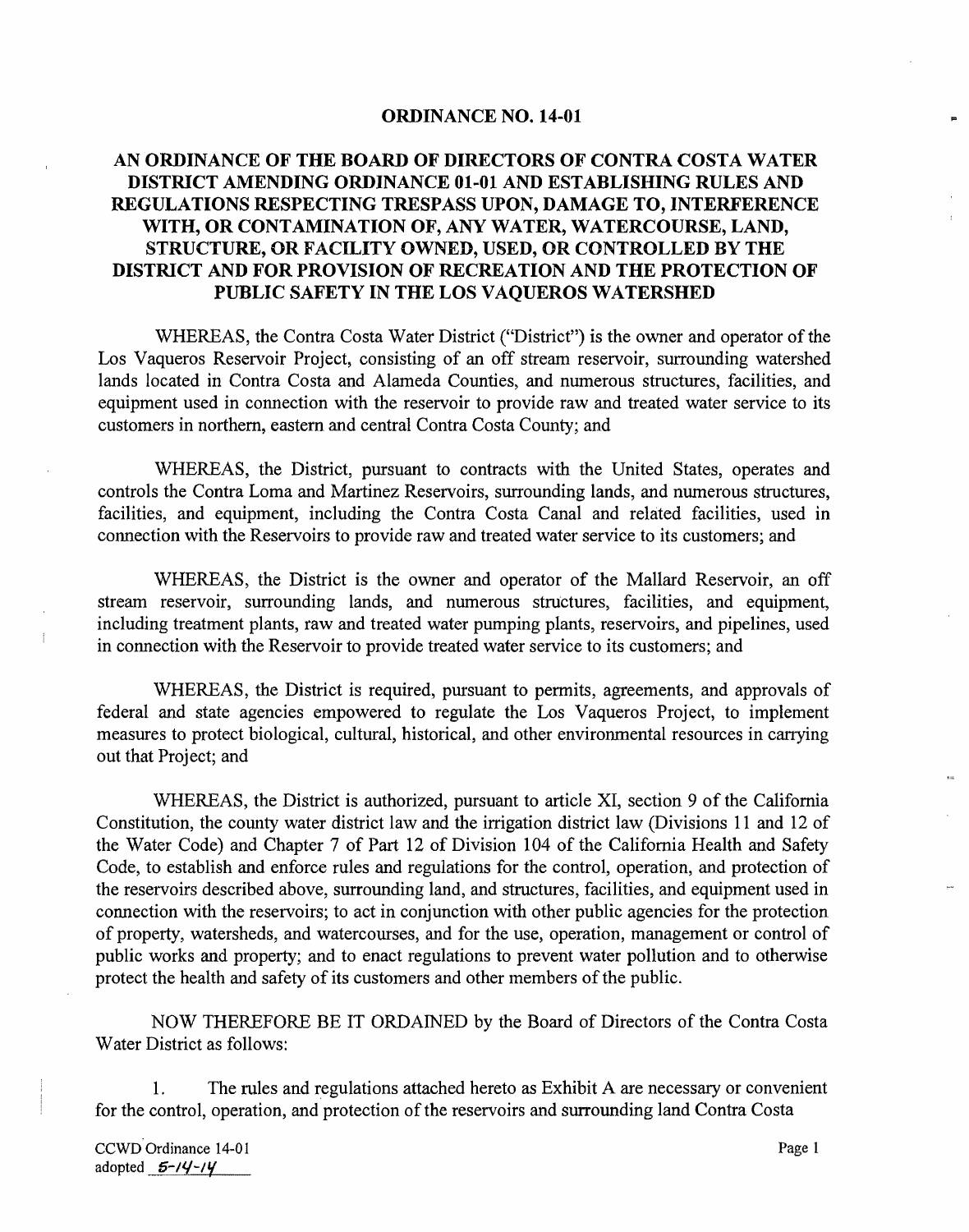Water District owns, operates, or controls, including the Contra Costa Canal, its lands, buildings, and facilities; for the control, operation, and protection of structures, facilities, and equipment used in connection with the reservoirs; for the protection of property, watersheds, and water courses, for the use, operation, management or control of public works and property; to prevent water pollution; and, to protect the health and safety of its customers and other members of the public.

2. The rules and regulations attached hereto as Exhibit A are hereby incorporated herein and adopted as part of this Ordinance and shall be immediately effective and operative in accordance with the procedures set forth in applicable law.

3. Although sections 117070 and 117120 of the California Health and Safety Code declare that every violation of the rules and regulations attached hereto as Exhibit A is a misdemeanor, it is the intention of the Board that such violations may be treated as misdemeanors, or as lesser included offenses punishable as infractions in the manner set forth in the bail schedule on page 18 of Exhibit A, or both in the District's sole discretion. In accordance with the provisions of Section 4 of this Ordinance, if any challenge is brought to the prosecution of any offense as an infraction, the offense shall thereupon be treated as a misdemeanor as provided by the above-referenced sections of the California Health and Safety Code, or as may otherwise be provided for in the California Water Code or California Penal Code.

4. If any provision of this Ordinance, including the rules and regulations attached hereto and incorporated herein, or any part thereof, is for any reason held to be ultra vires, invalid, or unconstitutional, the remaining provisions of this Ordinance shall not be affected, but shall remain in full force and effect, and to this end the provisions of this Ordinance are severable.

5. This ordinance shall take effect immediately upon adoption. The General Manager is authorized and directed to cause the rules and regulations established hereby to be inserted in Title 6 of the Contra Costa Water District Code of Regulations.

#### \*\*\*\*\*\*\*\*\*

The foregoing Ordinance was duly and regularly adopted at a meeting thereof held on May 14, 2014, by the Board of Directors of Contra Costa Water District by the following vote of the Board:

AYES: Borba, Burgh, Boatmun, Campbell

NOES: None

ABSENT: Wandry

Joseph L. Campbell, President Contra Costa Water District

ATTEST:

 $\frac{1}{4}$ 

adopted  $5 - 14 - 14$ 

Mary A. Neher, District Secretary

CCWD Ordinance 14-01 Page 2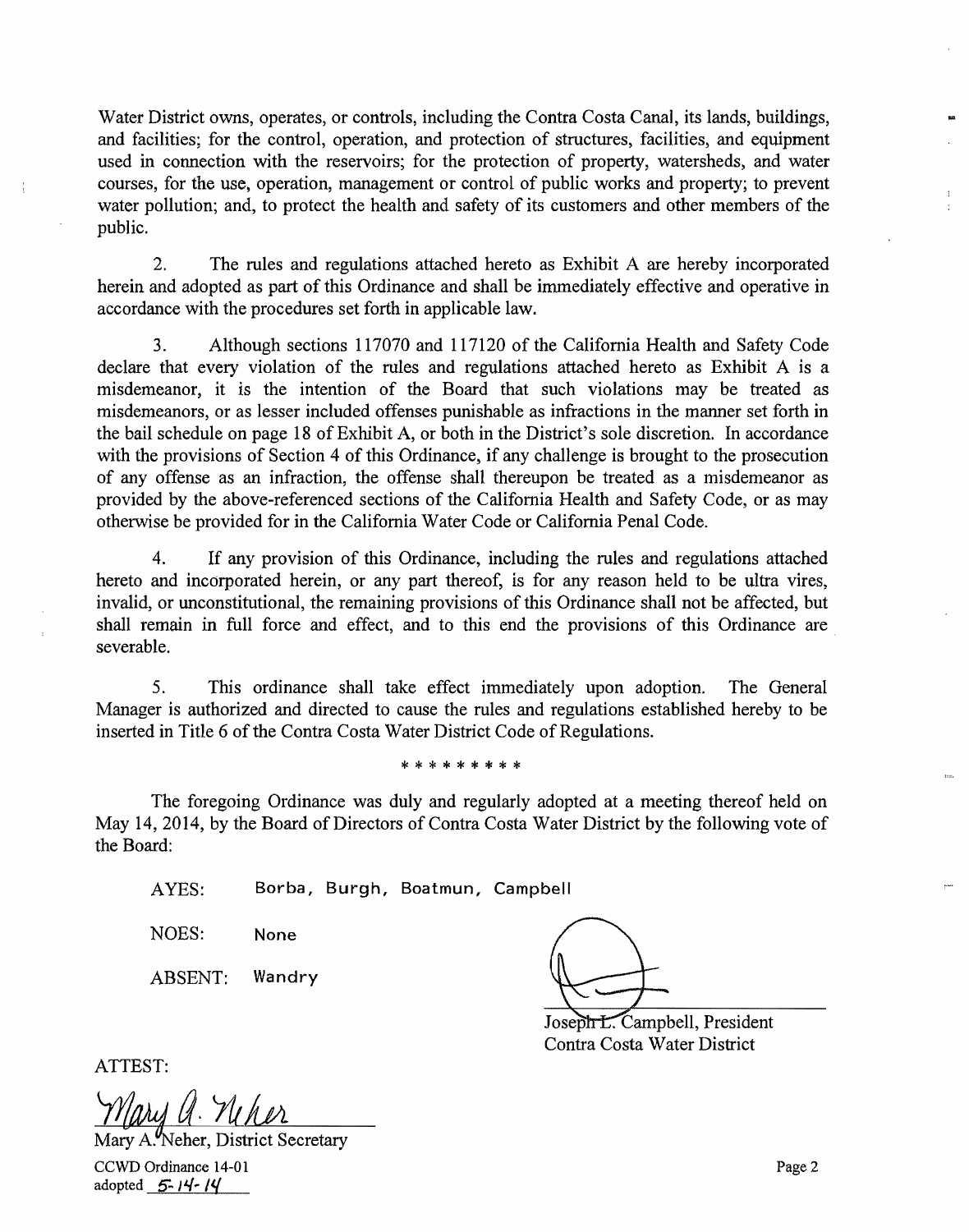

# **L PURPOSE**

The Board of Directors of the Contra Costa Water District (District) adopted these rules and regulations after finding and determining that they are necessary:

- to prevent water pollution or contamination;
- to protect the health and safety of the District's customers and other members of the public;
- for the control, operation, and protection of the Reservoirs and surrounding and related lands the District owns, operates or controls;
- for the control, operation, and protection of structures, facilities, and equipment used in connection with the Reservoirs and surrounding and related lands; and
- for the protection of property, Watershed, and watercourses, including the Contra Costa Canal, its lands, buildings, and facilities the District owns, operates or controls.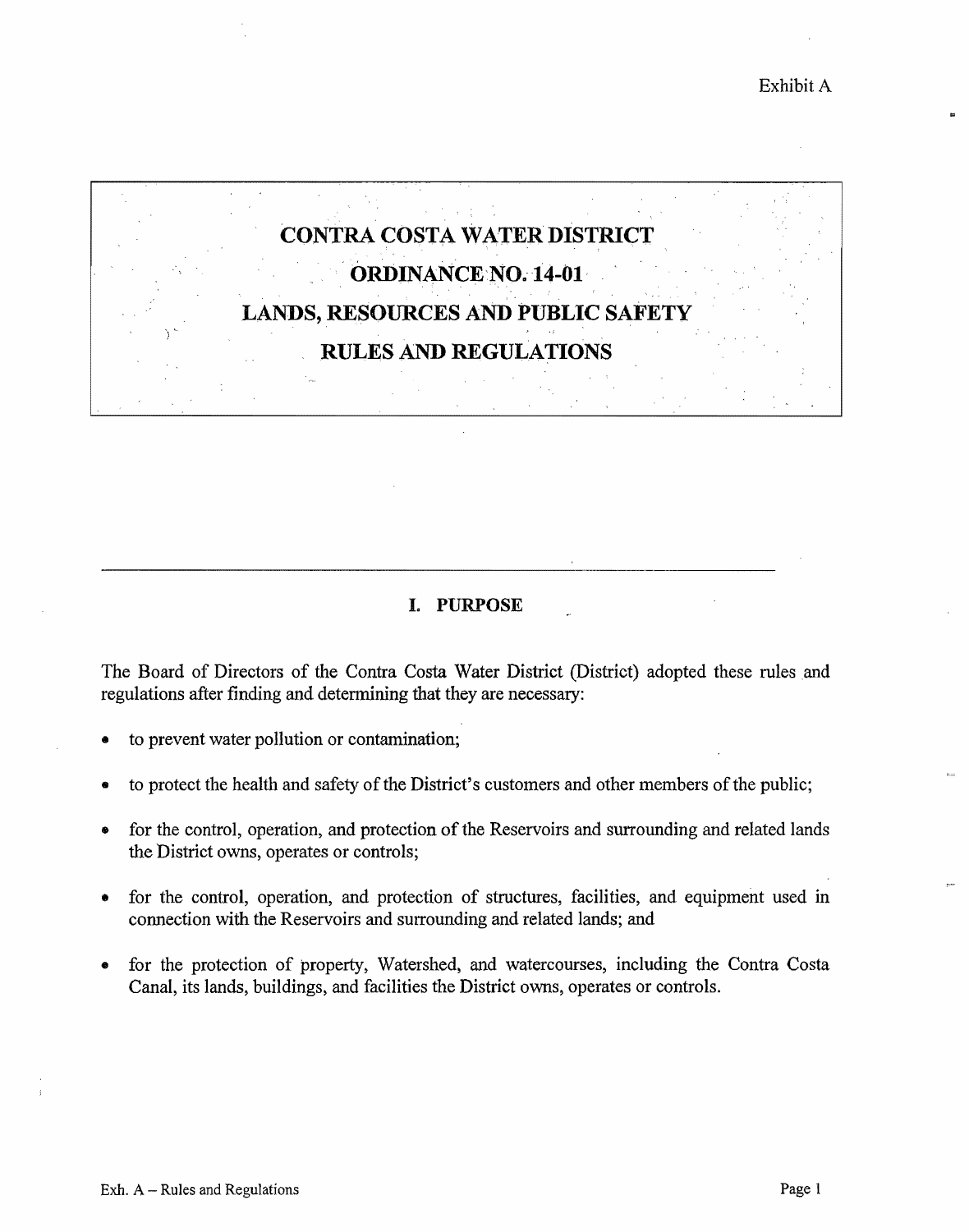# II. GENERAL PROVISIONS

#### **SECTION 2.00**

- 2.01 All persons to whom a permit has been granted, authorizing exclusive use of a designated area, or authorizing staging of a special event, must agree in writing to indemnify and hold the District harmless for injury or damage caused by the activity sponsored by the permittee, and said person shall be liable to the District for any and all injury to persons or damage to lands and facilities owned by the District which results from the activity of the permittee or is caused by any participant in said activity, and shall provide insurance coverage at levels set by Board resolution sufficient to provide reasonable insurance coverage for such use or event.
- 2.02 Any person entering upon District property shall abide by the rules and regulations of the District, the regulations or provisions of any sign or posted notice, the conditions of any permit, the lawful order or instructions of authorized persons, the laws of the United States and the State of California, and all applicable county, and other local ordinances.
- 2.03 The following Regulations shall apply to all Persons except:

A. District employees, Contractors, Concessionaires, or employees of District's Contractors and Concessionaires acting within the scope of their authorized duties.

B. Employees of Federal, State, County or Municipal governments or other agencies or districts acting within the scope of their authorized duties and with the knowledge of the District.

C. Persons possessing current District Permits to the extent that such Permits specifically suspend a section or sections of the regulations, so long as the holder of the Permit is in compliance with all conditions of the Permit and all other District regulations.

D. Persons who hold an interest in District Property who are engaged in activities expressly authorized in the terms and conditions of the instrument that created such interest.

2.04 Pursuant and subject to this Ordinance, any violation or attempted violation of these Rules and Regulations is an infraction and punishable by a fine. Citations for such violations will be issued by the District's Authorized Personnel.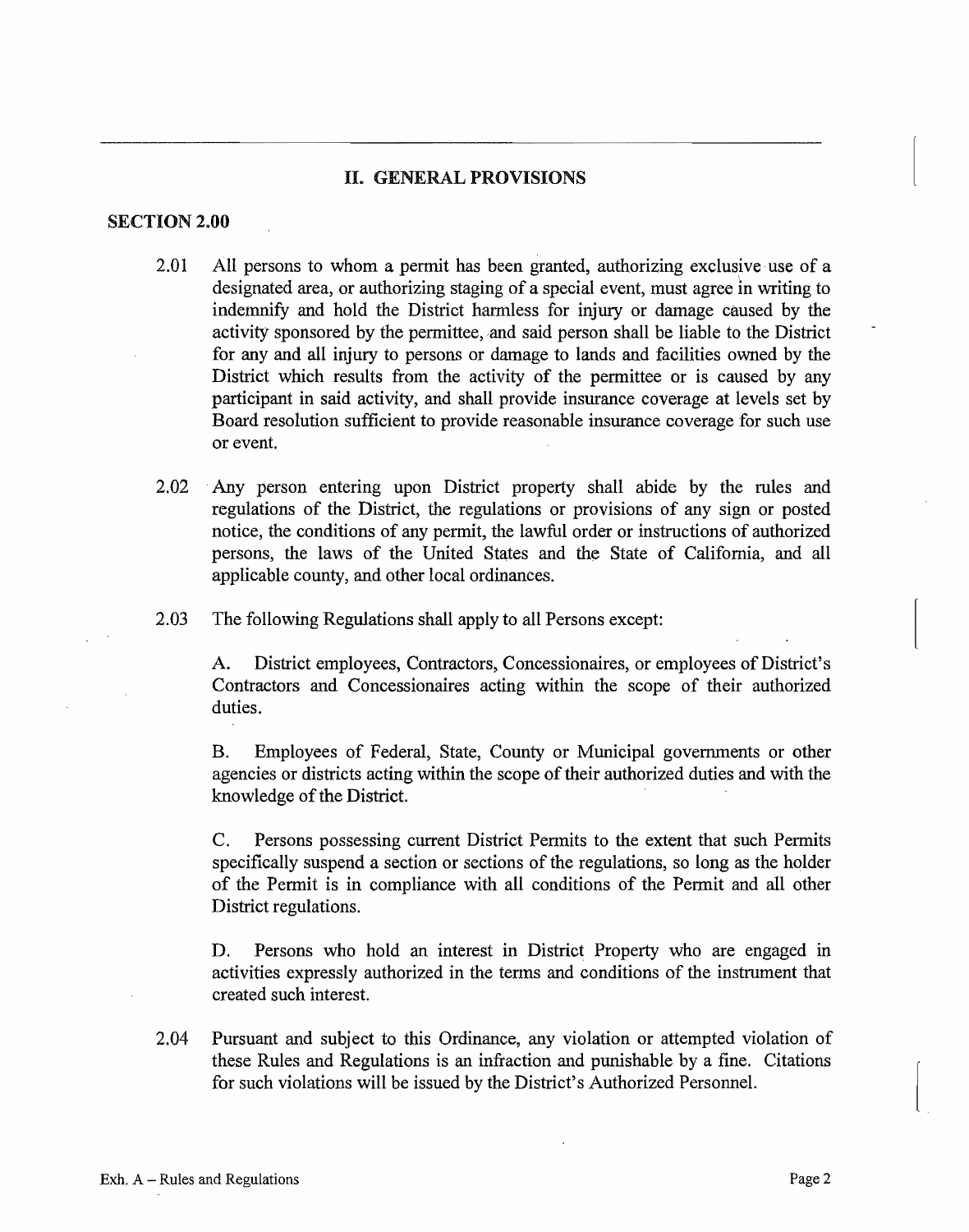2.05 Notwithstanding any other provision in this Ordinance, any violation of this Ordinance that also constitutes a misdemeanor under the California Water Code, California Health and Safety Code or California Penal Code may, in the sole discretion of the District, be prosecuted as a misdemeanor in addition to, or in place of, enforcement under this Ordinance. Activities prohibited pursuant to this Ordinance may constitute multiple violations of these rules and regulations and may be independently, or collectively, prosecuted in the District's sole discretion.

- 2.06 Violations of this Ordinance may be enforced by authorized employees of any public agency with whom the District has an agreement for operation, security, or law enforcement.
- 2.07 Authorized District Personnel may withdraw or revoke the privilege of access to District Property for any Person violating any provision of these Rules and Regulations or any applicable statute or regulations.
- 2.08 District employees, Contractors, Concessionaires, and employees of District's Contractors and Concessionaires shall abide by the laws of the United States, the State of California and all applicable county and municipal ordinances.
- 2.09 Special regulations enacted by the District's Board do not preclude the application of these general regulations unless expressly stated in the special regulation.
- 2.10 Where a Section or a subsection hereof is amended or repealed by the District's Board, violations prior to the effective date of the amendment or repeal shall be prosecuted as though the Section or subsection had not been so amended or repealed.
- 2.11 Those words having the first letter capitalized are a defined tenn and the definition is contained in Article IV.

#### III. **PROTECTION OF PERSONS, RESOURCES, AND PROPERTY**

It shall be unlawful for any Person:

### **SECTION 3.00**

- 3.01 To enter upon any District Property without a Permit in possession and without the payment of the required fee, when a fee is required.
- 3.02 To use, occupy, or otherwise remain in a building, structure, facility, parking area, picnic area, or other area within District Property for which a fee is charged and a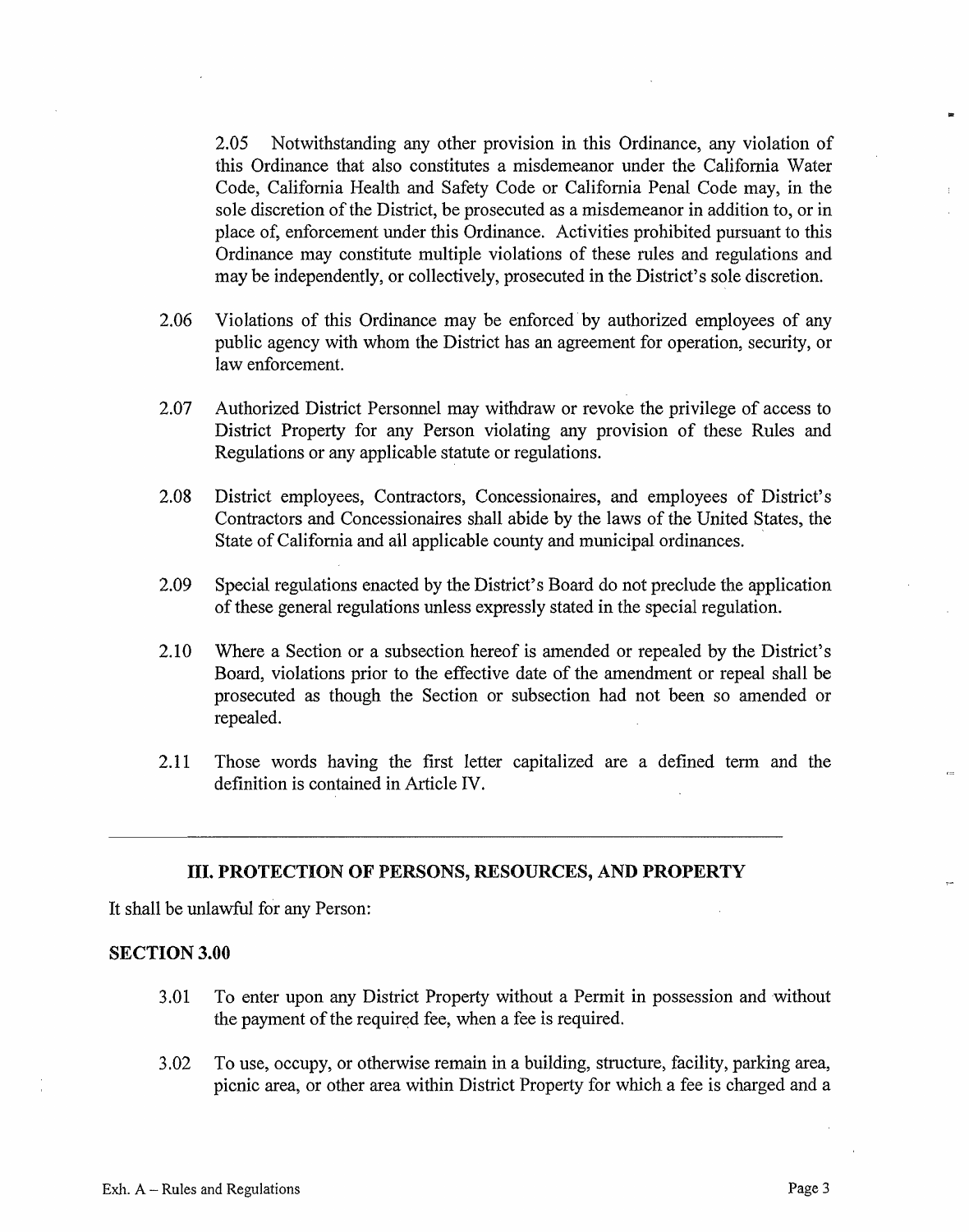Permit required unless that Person has paid the required fee and possesses a current and valid Permit.

- 3.03 To fail to exhibit and/or surrender any Permit when requested by Authorized Personnel.
- 3.04 To permit unauthorized use of any Permit by any Person, or to display or in any manner use an expired or otherwise invalid Permit.
- 3.05 To use any Permit issued to another Person for entry upon and/or use of District Property.
- 3.06 To fish on any District Property or Reservoir shoreline specifically designated for fishing without a valid Daily Fishing Access Pass in possession or to fish in any other area at any time.
- 3.07 To fish within 50 yards of any manna, dock or shoreline not specifically designated for fishing.
- .3.08 To fish in any Waterbody other than within designated areas of the Los Vaqueros Reservoir.
- 3.09 To possess or use any live fish or other aquatic life, amphibian, or reptile, living or dead, as bait in any District waterbody in which fishing is permitted ( other than salmon eggs and worms) unless specifically approved by the State Department of Fish and Game and Contra Costa Water District.
- $3.10$  To fish within fifty yards of a fish planting truck in the process of planting fish and for three hours after the same planting of fish.
- 3.11 To operate or use any Vessel on any District Waterbody without a valid Permit in possession.
- 3.12 To attach any rope, wire or other object to any tree or plant except as provided in Section 9.05.02(c) of the California State Fish and Game Code.
- 3.13 To operate any vehicle on District surfaced or unsurfaced roadways or other areas on the Los Vaqueros watershed except Walnut Boulevard, Los Vaqueros Road, and the Los Vaqueros Marina Access Road.
- 3 .14 To feed any wild animal at any time on District property.
- 3.15 To hold or conduct any Group Activity such as a picnic, hike or other activity on District Property involving more than 9 participants without prior written approval of the District.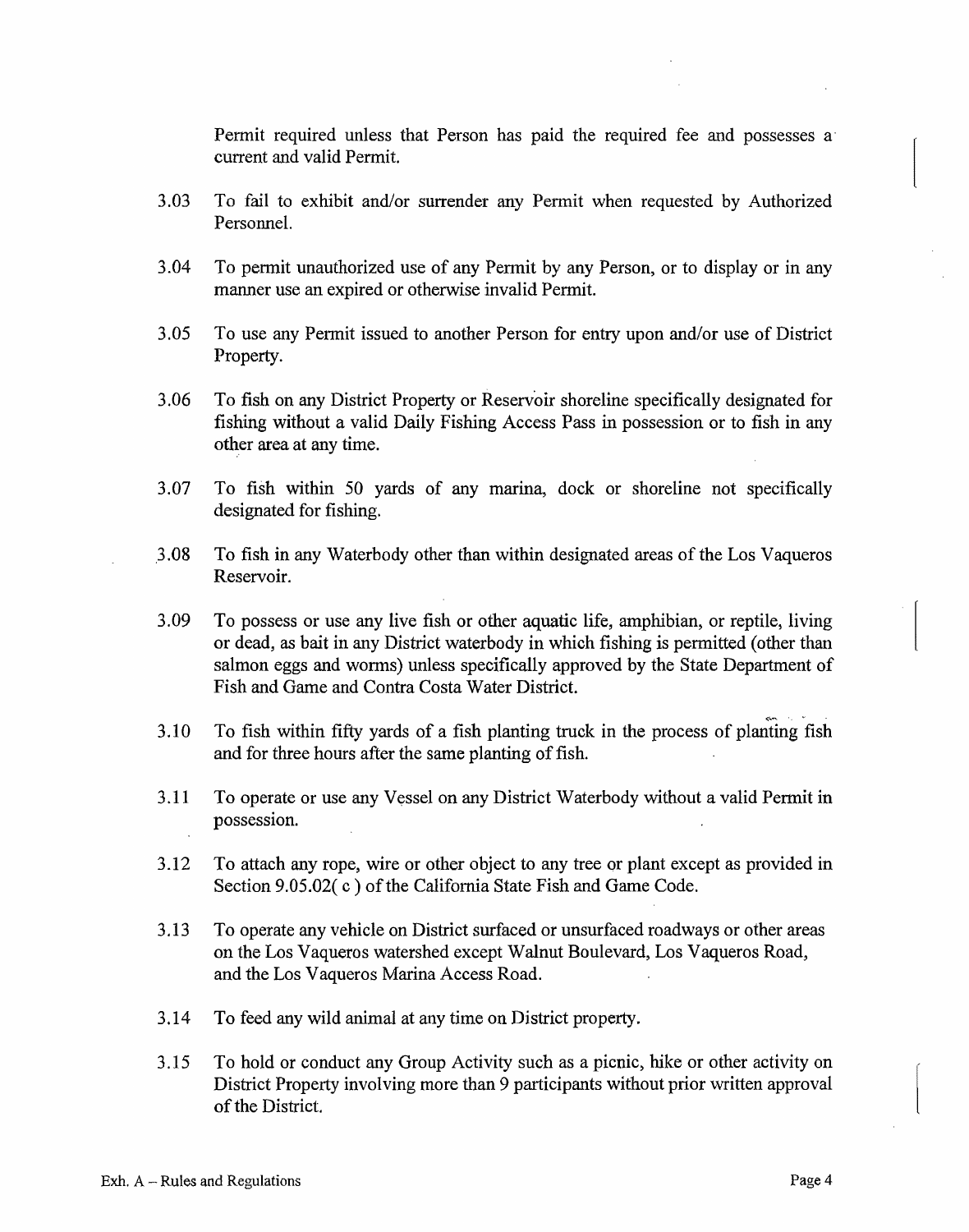- 3.16 To permit any animal to graze on any District Property except with written permission of the District. The District can assess a fee of not more than \$100 per day for each animal remaining without written permission.
- 3.17 To park or store a Vehicle, equipment, supplies or materials on District Property without a valid Permit.
- 3.18 To take a commercial photograph or make a commercial, movie, recording, or video on District Property without a valid Permit in possession, and payment of any required fees.
- 3.19 To sell or offer to sell, give, or to engage in the business of soliciting, selling, giving, or peddling any food, beverage, goods, wares, merchandise or service(s) on District Property without a valid Permit in possession.
- 3.20 To advertise or solicit any services by means of handouts and/or handbills, on District Property without a valid Permit in possession.
- 3.21 To import fill or alter the grade on any District property without a valid Permit.
- 3.22 To install or maintain a gate or access point without a valid Permit.
- 3.23 To install, maintain or construct any drain, which diverts surface water onto District Property without avalid Permit.
- 3.24 To install or maintain landscaping or a garden on any District Property without a valid Pennit.
- 3.25 To appropriate water from any District Waterbody without a valid Permit in possession.
- 3.26 To pollute or in any manner to contaminate or attempt to pollute or contaminate any Reservoir, or other Waterbody, waterway, spring, well, or other water source or water supply.
- 3.27 To make bodily contact or permit one's clothing, boots, waders, or other garments to make contact with the water of any District Waterbody, except at approved and designated swimming locations.
- 3.28 To operate a hydraulic dredge, monitor or similar device within any District waterway or Waterbody.
- 3.29 To pennit any animal to swim, wade, drink from, or otherwise come into bodily contact with any waterway or Waterbody, including Los Vaqueros Reservoir.

 $\mathbf{r}$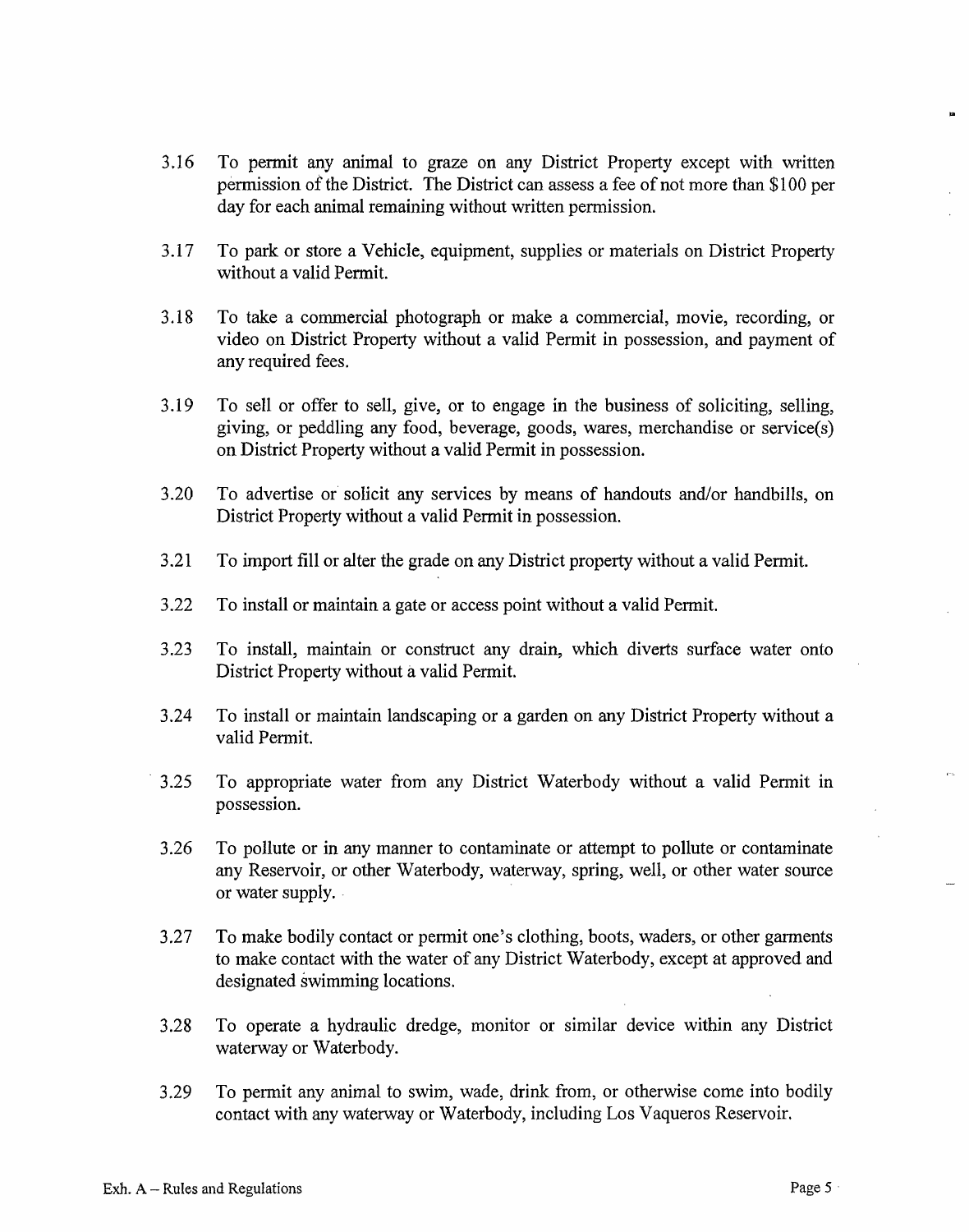- 3.30 To deposit, place, dispose of, discharge, or allow to enter any District Property or Waterbody, any debris, trash, used appliances or equipment, Waste Matter, or litter, or other similar material except at receptacles or sanitary facilities designated and provided for such use.
- 3.31 To cause or allow to be discharged any hazardous materials or petroleum products in any manner to contaminate in any way whatsoever any District Property, Watershed or Waterbody.
- 3.32 To fail to promptly remove from any District Property to an appropriate receptacle, any fecal matter deposited thereon by a dog or any other animal in said Person's charge.
- 3.33 To smoke on District Property except in designated locations.
- 3.34 To sell, possess, allow, or use fireworks of any kind on District Property.
- 3.35 To light, build, or maintain any type of fire, including portable barbecues and camp stoves, on District Property except within designated sites and in units constructed and provided for that use. The District representative may prohibit all fires due to actual or predicted high, very high, or extreme fire hazard conditions.
- 3 .36 To gather or attempt to gather wood or other fuel within any District Property.
- 3.37 To operate any internal combustion engine of any kind on any District Property without an efficient, operative muffler and spark arrester approved by the California Department of Forestry and Fire Protection, w\_ith the exception of passenger vehicles with operating mufflers or turbo-charged diesel engines in approved areas.
- 3.38 To leave a fire, a lit portable barbecue or a lit camp stove unattended on any District Property.
- 3.39 To disturb, injure, damage, collect, remove, take or attempt to disturb, injure, damage, collect, remove or take any rock, mineral, plant, vertebrate or invertebrate or human-made feature, or to disturb a habitat, without a valid District Permit in possession.
- 3.40 To damage, injure, collect or remove or attempt to damage, injure, collect or remove any object of paleontological, archeological or historical interest or value as determined by the District.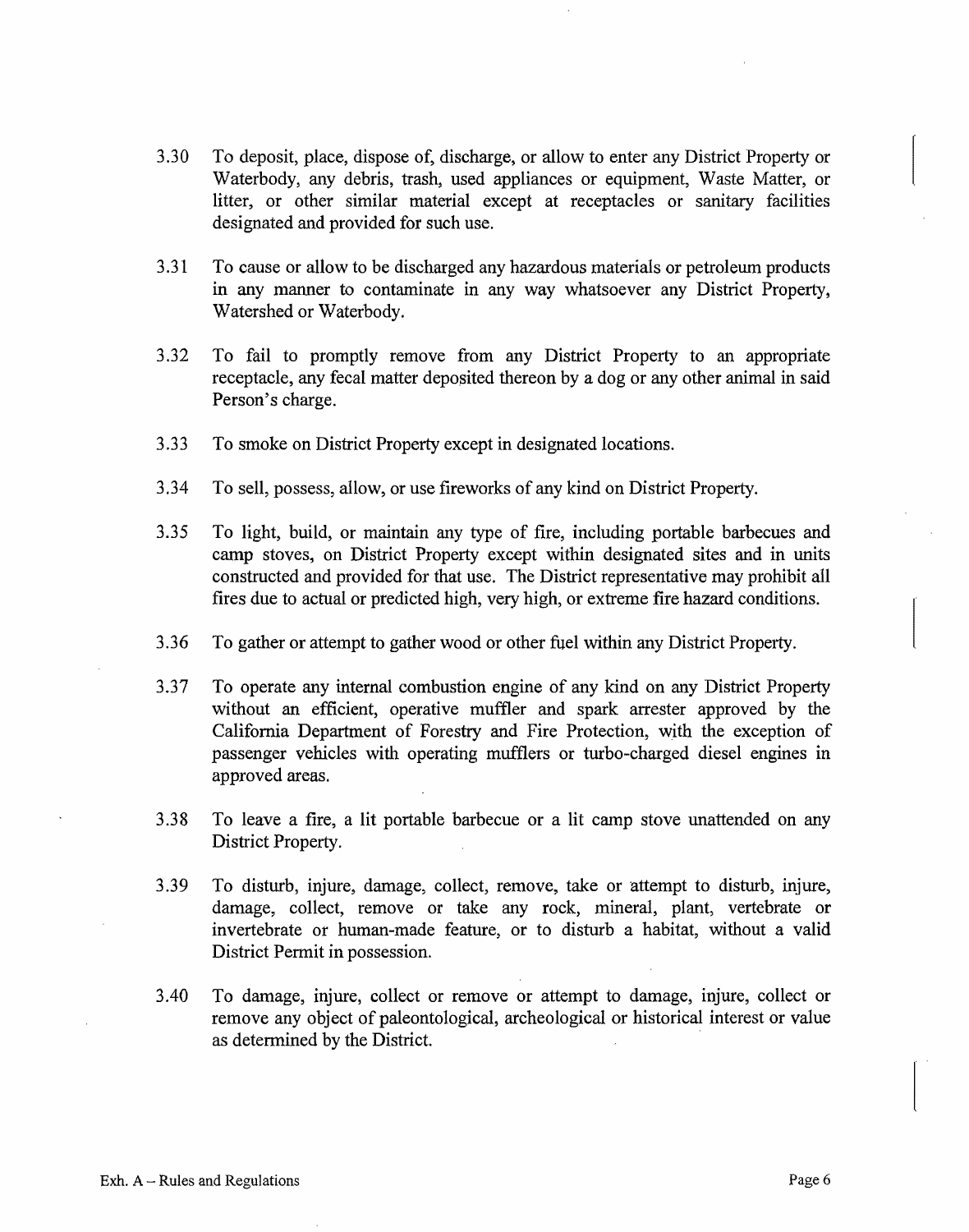- 3.41 To hunt, trap, shoot at, or kill any animal or to attempt to hunt, trap, shoot at, pursue, insure, harass or kill any animal on any District Property without a, valid Permit in possession.
- 3.42 To damage or otherwise disturb the natural environment including the cutting and gathering of trees or parts of trees and/or the removal of wood from District Property without a valid Permit in possession.
- 3.43 To disturb, molest, damage, injure, take, place, plant, collect, remove or interfere with any animals, plants, or other native or non-native species including livestock, wildlife, and protected species, or to harass or otherwise harm any kind of animal, including saddle animals, or eggs of any animal, whether living or dead.
- 3.44 To release, abandon or allow the release of, or attempt to release or abandon, any animal within any Watershed, or other District Property without a valid Pennit in possession.
- 3.45 To cut, carve, paint, mark, paste, or fasten upon any object or building within' District Property, any bill, advertisement, or inscription, except the placement of paper messages on message Boards provided by the District and specifically identified by the District for public use.
- 3 .46 To install, erect or maintain any temporary or permanent access gate, structure, monument or facility on District Property without a valid Permit.
- 3.47 To cause any damage to any District building, structure or other facility.
- 3.48 To engage in any activity or operate any device recklessly or negligently so as to endanger the life, limb, or property of any Person or the life or habitat of any animal or plant species.
- 3.49 To carry, set, leave, deposit, use, possess or discharge any gun, ammunition, firearm, paint gun, spear, bow and arrow, fishing bow, crossbow, slingshot, air or gas weapon, or any other dangerous weapon on, within or into any District Property, or to attempt to do so.
- 3.50 To consume controlled substances or alcoholic beverages at any time on District Property or operate any Vehicle on District Property under the influence of alcohol or controlled substances.
- 3.51 To possess, allow, consume or sell any alcoholic beverage within any District Property.
- 3.52 To expose or permit to be exposed to public view, a woman's breasts, or the genital or anal portion of a Person's body.

 $\ddot{\ddot{\mathrm{}}}$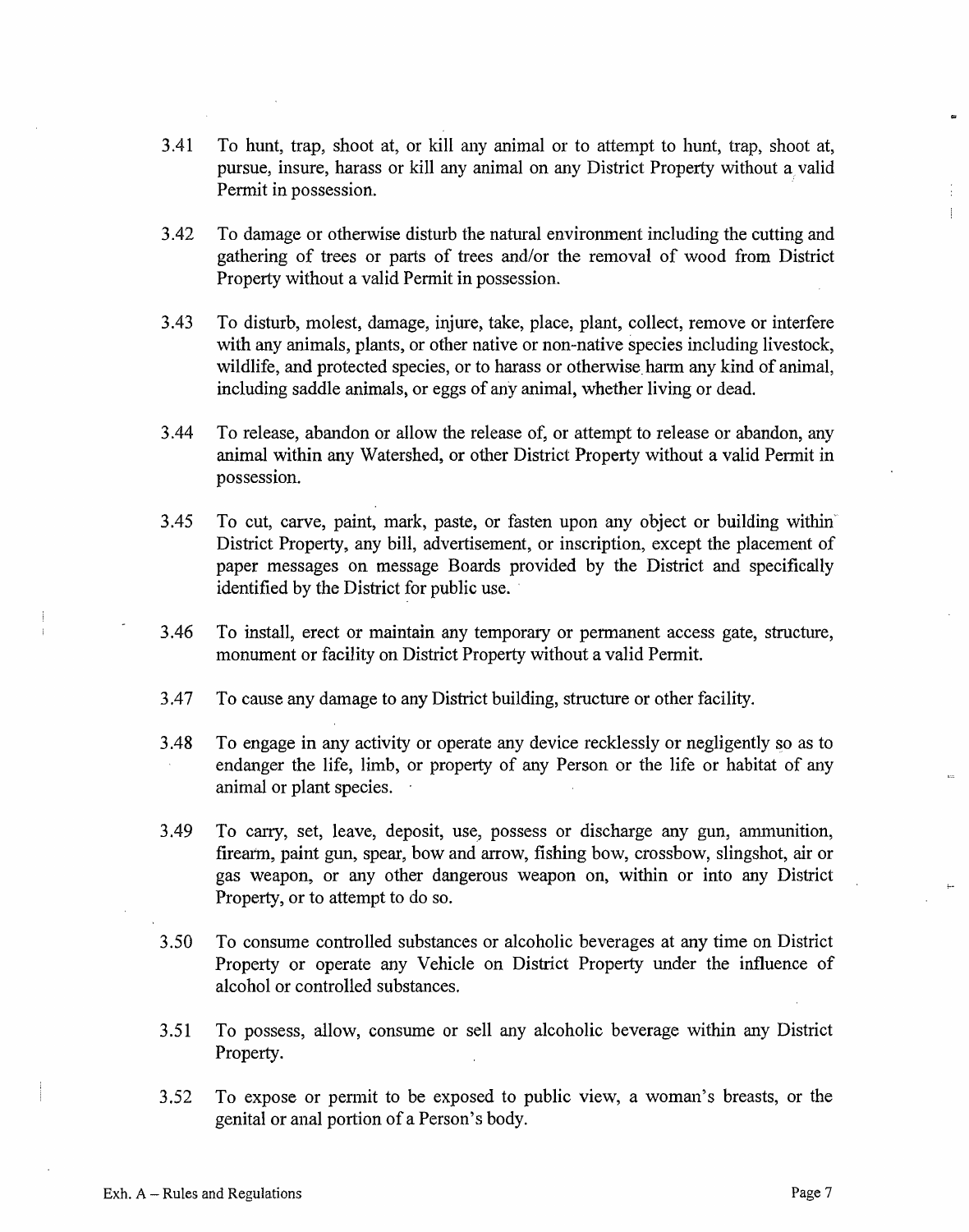- 3.53 To use or occupy restrooms set apart for members of the opposite sex.
- 3.54 To use any threatening, abusive, boisterous, loud, insulting, or indecent language or gesture, to engage in conduct that unreasonably and unnecessarily impairs the lawful use and enjoyment of District Property by other Persons or impairs the ability of Authorized Personnel or District's Contractors, or Concessionaire's employees to perform their authorized duties.
- 3.55 To use or operate any radio, musical instrument, phonograph, television set, public address system, or other machine or device for producing or reproducing sound in such a manner as to disturb the peace and quiet as determined by Authorized Personnel.
- 3.56 To use a metal detector or similar device on District Property without a valid Permit in possession.
- 3.57 To possess or operate a bicycle, skateboard, roller skates, roller blades or similar conveyance except in areas designated for such purposes, or to operate any such conveyance in any location on District Property in an unsafe manner.
- 3.58 To operate any wind-driven, self-propelled, radio controlled model airplanes, Boats, automobiles, or other model craft, of any kind or description, including kites, on any District Property, except within areas designated specifically for such use.
- 3.59 To operate or cause to be operated over any District Property, any aircraft which disturbs or causes harm to any of the flora or fauna or their habitats, or at an altitude of less than 500 feet
- 3.60 To bring an injured or diseased animal onto District Property.
- 3.61 To bring any animal, except a service dog, onto any District Property, except on Trails or in areas designated for such use, and only if the animal is under the control of the owner at all times, and restrained by a leash not exceeding  $s$ ix  $(6)$ feet in length.
- 3.62 To knowingly report or cause to be reported, or in any other manner communicate any false report of an emergency or other information to any District employee, Authorized Representative, peace officer, or an employee of District's Contractor or Concessionaire which such Person knows to be false.
- 3.63 To allow or cause a horse, llama, cow, bull, or other pack animal, or other livestock to enter, travel through or occupy any portion of District Property, including a designated recreation site, except for horses being ridden on a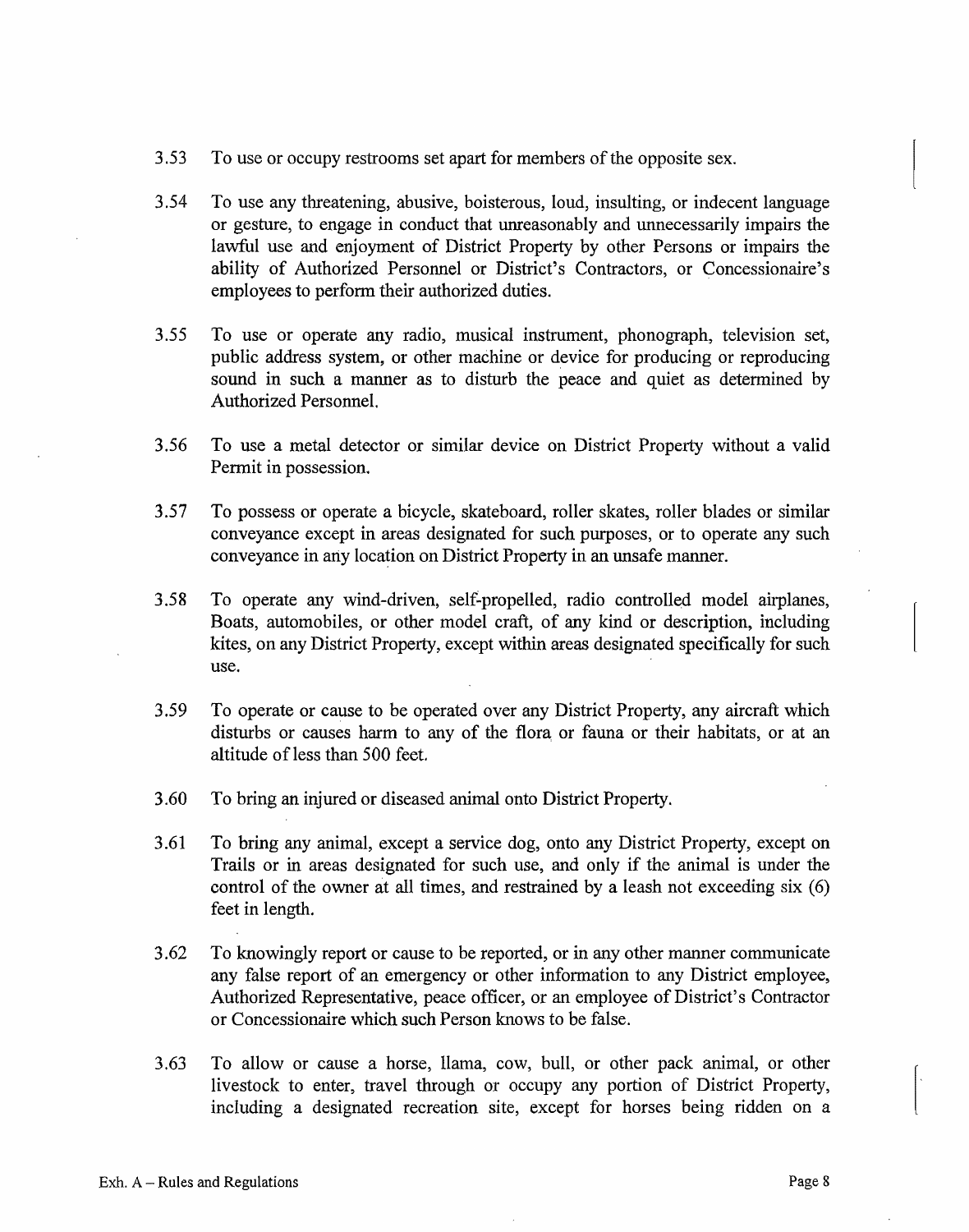designated trail, being transported by trailer to a designated trail staging site, or staged at the equestrian unit of the Walnut Staging Area. Any unauthorized animals may be impounded under the provision of this section and confined. The District may assess a reasonable impound fee for such confinement. This fee shall be paid before the impounded animal is returned to its owner(s).

- 3.64 To drive, chip, or in any other manner play or practice golf, or hit golf balls on any District Property.
- 3.65 To be within any portion of any District property designated as being open for recreation during any time other than the designated operating hours.
- 3.66 To use a gate card parking pass, or other permit issued to another person for parking and use of District's property.
- 3.67 To fail to surrender a gate card parking pass or permit when requested by designated District personnel.
- 3.68 To permit unauthorized use of any District gate card parking pass, or permit, or to display an expired or otherwise invalid permit as current and valid.
- 3.69 To stand or wade, with or without waders, in any waterbody or waterway.
- 3.70 To enter or use any designated trail without a valid daily Watershed Access Pass in possession.
- 3.71 To enter or to remain upon any designated trail outside of posted public access hours without the express written permission from the District in possession.
- 3.72 To enter District property with or ride on any horse less than four years of age, or a stallion of any age, or to enter with or ride on any other horse on any trail not designated for equestrian use.
- 3.73 To exceed the maximum speed for all trail uses which is 15 miles per hour, unless . otherwise posted; however, speeds shall be reduced as conditions warrant. Bicyclists and equestrians shall slow to 5 miles per hour when passing other trail users or approaching blind tums. In no case shall a person operate a bicycle, or ride a horse or other animal at a speed greater than what is reasonable, prudent, or safe under all of the conditions.
- 3.74 To operate or use any vessel on any District waterbody which is powered by any means other than oars, paddles, or electric "motors, except as authorized by the District.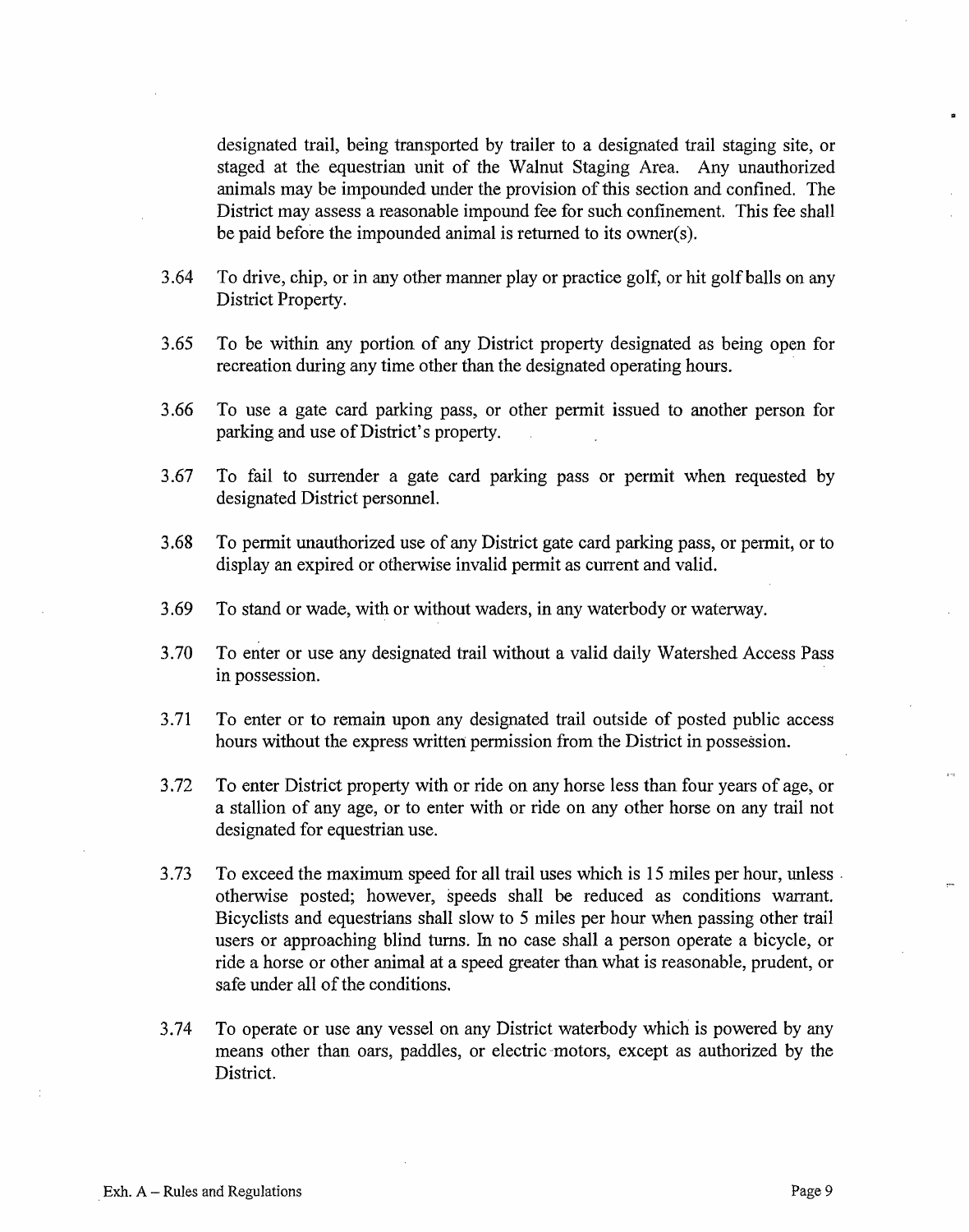- 3.75 To launch, operate or use on any District waterbody, any vessel not approved or designated by the District.
- 3.76 To operate or attempt to operate a vessel on any District water body or portion thereof which has been designated closed to public use or to beach a vessel on any shoreline designated as closed to public access.
- 3.77 To operate any vessel on any District water body except during the hours open for vessel operation and posted at the Recreation Area for vessel operation.
- 3.78 To moor, anchor or beach any vessel on any District waterbody or shoreline outside of the posted public access hours.
- 3.79 To fail to immediately stop operating any vessel upon the direction of authorized personnel.
- 3.80 To operate or tow any vessel at a speed greater than 5 MPH within two hundred. feet of any reservoir shoreline, fishing dock, boathouse, marina, launch ramp, landing float, floating restroom, or in any designated "no wake" area.
- 3.81 To operate any vessel in excess of the speed limits posted on any District water body.
- 3.82 To allow or cause a vessel to operate in an unsafe manner endangering people, animals or property.
- 3.83 To organize, hold, participate in, or otherwise sponsor any boating, fishing or other event on any District waterbody unless authorized in writing by the District.
- 3.84 To operate or use any surf raft, aquaplane, surfboard, sail board, personal water craft or similar device on any District waterbody whether used individually, towed, or used for towing, unless such use has been approved and authorized by the District.
- 3.85 To operate any vessel or permit it to operate within any portion of a District waterbody not open to the public as designated by protective lines of buoys, log booms, or regulatory signs, or to operate or to permit any vessel to pass through any lines of buoys, log booms, or regulatory signs designating such area closed to the public.
- 3.86 To moor, anchor, or beach any vessel on the east shoreline of Los Vaqueros Reservoir (the contiguous shoreline on the east side of the reservoir from Los Vaqueros Road to the dam) at any time.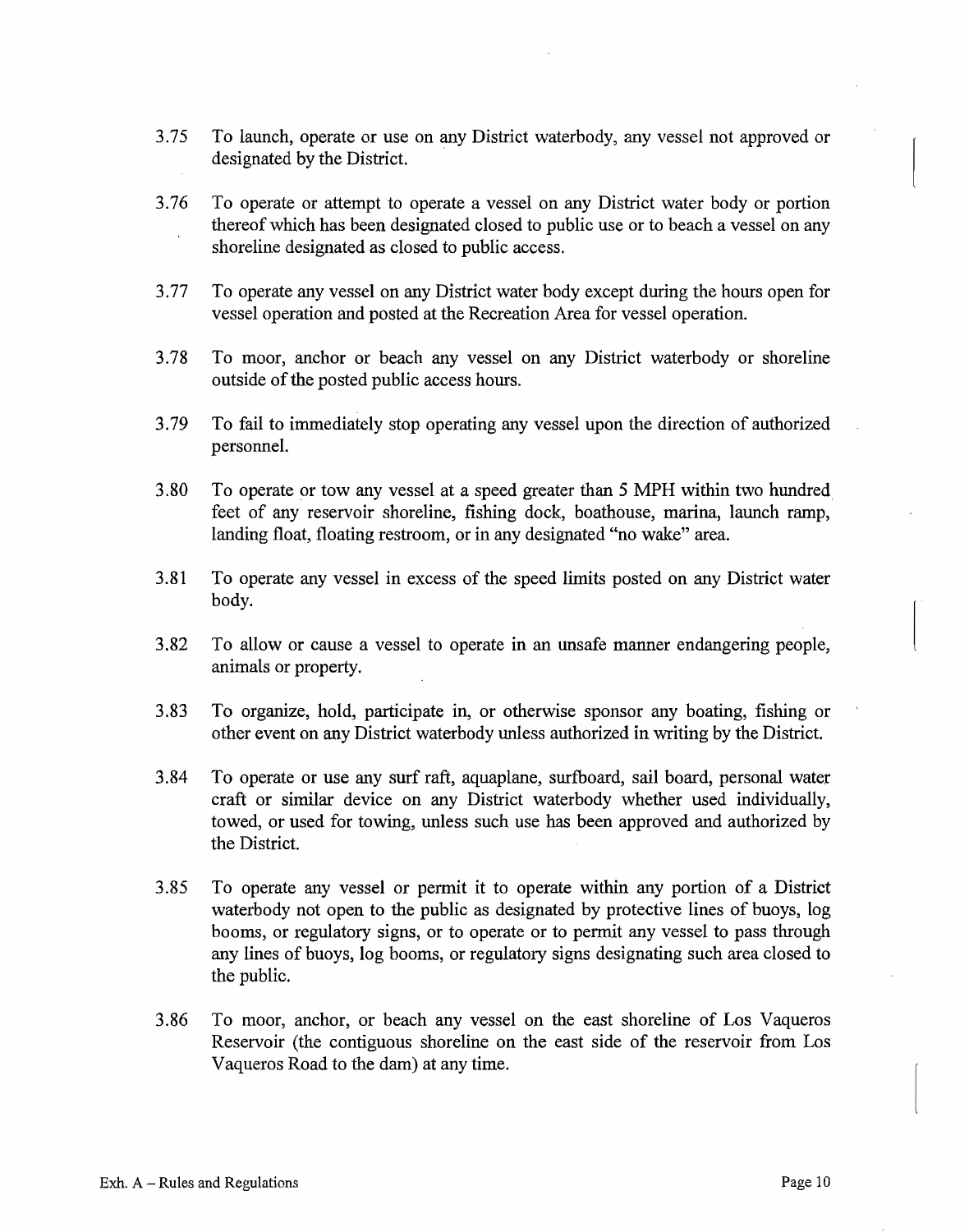- 3.87 To enter or operate a Vessel on any District water body on which the District has posted or advised that conditions are unsafe for public use or to refuse or fail to immediately stop operating a Vessel or to leave such an area immediately upon the request of Los Vaqueros operations personnel, concessionaire, law enforcement agency, or other authorized personnel.
- 3.88 To ride, drive, or lead a saddle or pack animal in a reckless or negligent manner so as to endanger public property, or the life, limb, or property of any person or animal.
- 3.89 To allow a saddle or pack animal to stand unattended or insecurely tied.
- 3.90 To operate a bicycle or similar device without wearing an American National Standards Institute (A.N.S.I.) or Snell-approved helmet for head protection.
- 3.91 To interfere with, restrict, or prevent authorized permit holders from using, or to occupy or otherwise remain in a building, structure, facility, parking area, picnic area, or other area within the District for which a fee is charged and a permit required.
- 3.92 To remove any "RESERVED" sign(s) from any picnic area or facility which has been reserved, or to willfully occupy or hold, or otherwise interfere with or restrict the use of a picnic area or facility which has been reserved by another person or to fail to leave such an area when told to do so by District personnel, concessionaire staff, or District agents.
- 3.93 To enter or attempt to enter any District waterbody with a vessel when an authorized representative of the District has determined that the waterbody has reached the maximum number of vessels for safe and reasonable boating or the vessel is unsafe, overloaded or undersized, improperly equipped, unsanitary, or not registered according to State law.
- 3.94 To ride or sit or allow any person to ride or sit in or on areas within or upon a .vessel not designed for passengers.
- 3.95 To park any vehicle at a recreation parking area where each of the spaces provided for the site is already occupied.
- 3.96 To occupy a recreation site with more people than the maximum number established by the District for that site.
- 3.97 To allow a horse or other pack animal to be within 50 feet of a picnic area.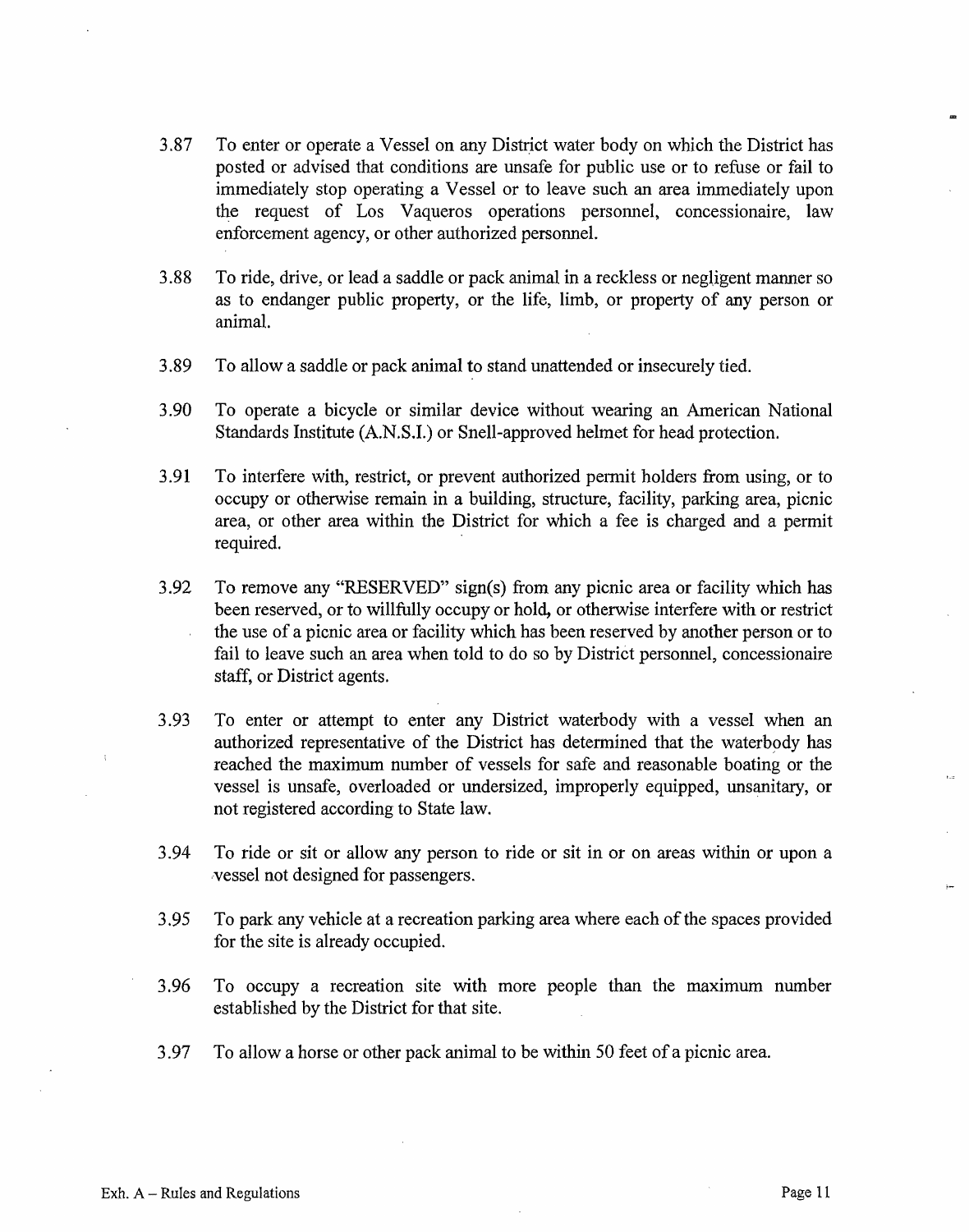- 3.98 To permit any horse or other pack animal to enter or drink from any waterbody or waterway, except at designated equestrian watering sites, or go to or be upon any area below the high water mark of any reservoir or pond.
- 3.99 To violate any section or provision of the California Public Resources Code, California Harbors and Navigation Code, the California Vehicle Code, the California Code of Regulations, or the Health & Safety Code while operating, using, or launching any vessel on any District water body or operating a vehicle on any District roadway.
- 3.100 To tie or attach a vessel or other floating device to any buoy, buoy line, log boom, float or dock placed in Los Vaqueros Reservoir, or to place any private mooring facilities on any District water body.
- 3.101 To cause or permit a vehicle or person to remain within any designated recreation site beyond the posted closing time without written permission from the District.
- 3.102 To park a vehicle on District property outside of posted public access hours unless the vehicle operator has a valid written permit from the District.
- 3.103 To permit any person to ride in or on any towed trailer or in or on any boat being transported by trailer on District property.
- 3.104 To use or operate power generators, chainsaws, or other power equipment on District Property without written permission from the District.
- 3.105 To fail to immediately move a vehicle that is obstructing foot or vehicle traffic· when told to do so by District personnel, concessionaire staff, or District agents.
- 3.106 To drive, operate, or leave standing, or enter District property with any vehicle for the purpose of doing business thereon, except in the service of the District, its contractors, or its Concessionaires.
- 3.107 To conduct or participate in "hardball" baseball games, or to play "catch" with a hardball baseball or use a hardball baseball in any other sporting manner unless the area has been specifically designated for that use.
- 3.108 To climb, dive, jump or purposefully fall into any waterbody or waterway, or from bluffs, cliffs, rocks or structures.
- 3.109 To enter, climb or attempt to enter or climb any bluffs, cliffs, rocks or structure in order to dive, jump or purposefully fall therefrom, including into any water body or waterway.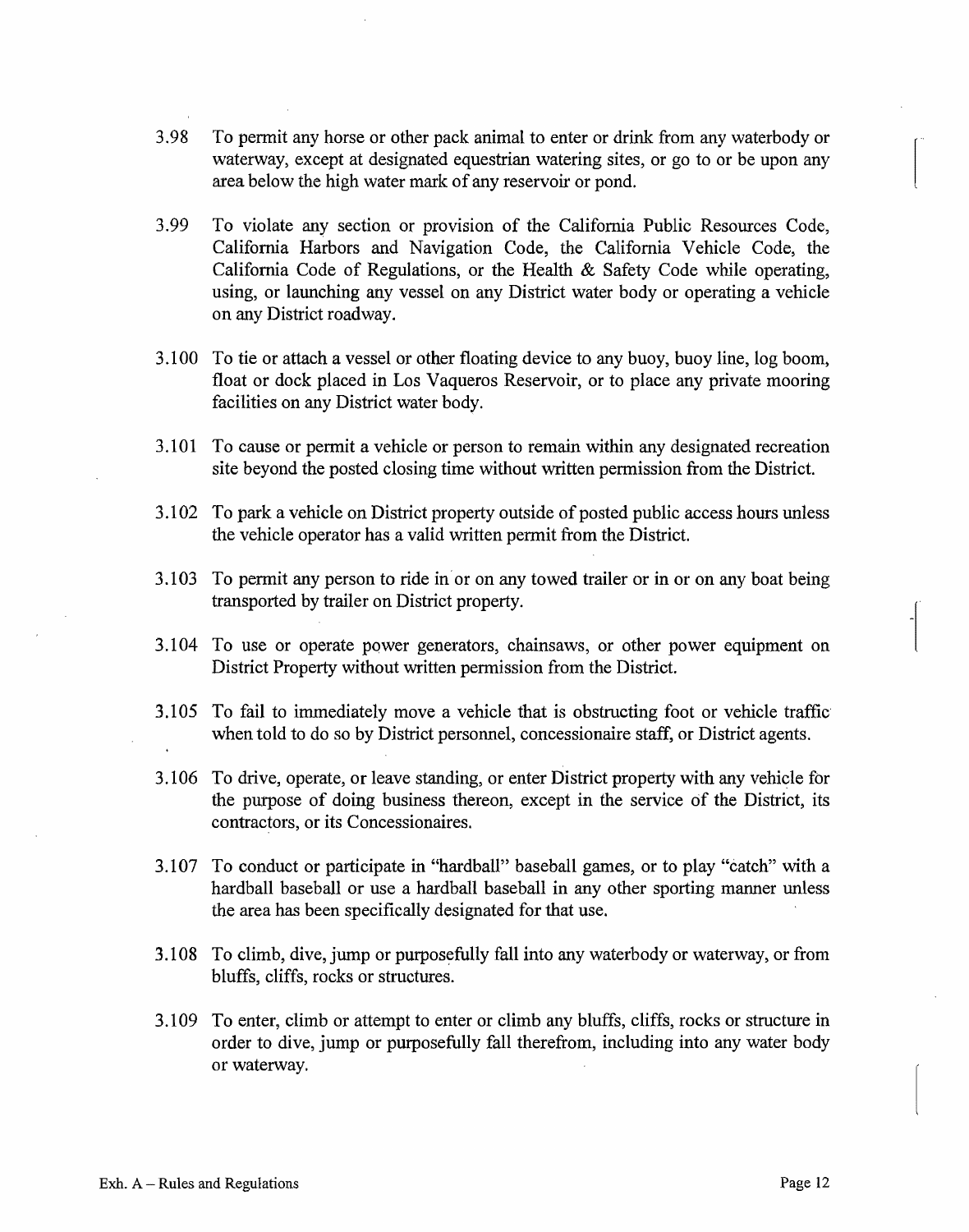- 3.110 To land with any type of aircraft or parachute on any District property except in the case of an emergency landing or with prior written authorization from District.
- 3.111 To operate or cause to be operated, any aircraft at a ground clearance of less than 500 feet or which otherwise disturbs or causes harm to any of the flora or fauna or their habitat.
- 3.112 To clean fish, except at places designated and equipped with fish cleaning facilities and receptacles for the deposit of the waste substances.
- 3.113 To operate or use on any District waterbody, any kayak, canoe, rowing scull, or racing shell, without a District Special Use Permit.
- 3.114 To hang-glide, parachute, para-sail or engage in any human flight on, over, or onto District Lands or waterways except by express written permission from the District.
- 3.115 To park a motor Vehicle in any restricted parking zone, along or on a roadway, or other area not designated by the District for parking, or to park longer than the designated time period, beyond the posted parking time limits, or in more than one space.
- 3.116 To operate a Vessel on any District Waterbody, or portion thereof, which has been designated closed to public use.
- 3.117 To fail to stay within designated Trails, or to leave Trail gates open.
- 3.118 To access any Trail from other than a designated entry point.
- 3.119 To block, restrict, or otherwise interfere with the use of a Road, Trail gate or other area open to the public on District Property.
- 3.120 To park in front of, or otherwise obstruct the use of, a District entry point or fire Road gate, or to obstruct the flow of any traffic.
- 3.121 To cause any damage to, modify, change, extend or leave in a damaged condition any District Road, Trail, or segment thereof.
- 3.122 To exceed the posted Vehicle speed limit on District Property.
- 3.123 To operate any Vehicle in a careless and reckless manner on District Property.
- 3.124 To perform any Vehicle maintenance on any District Property, unless specifically approved by a District Authorized Representative.

 $1.2$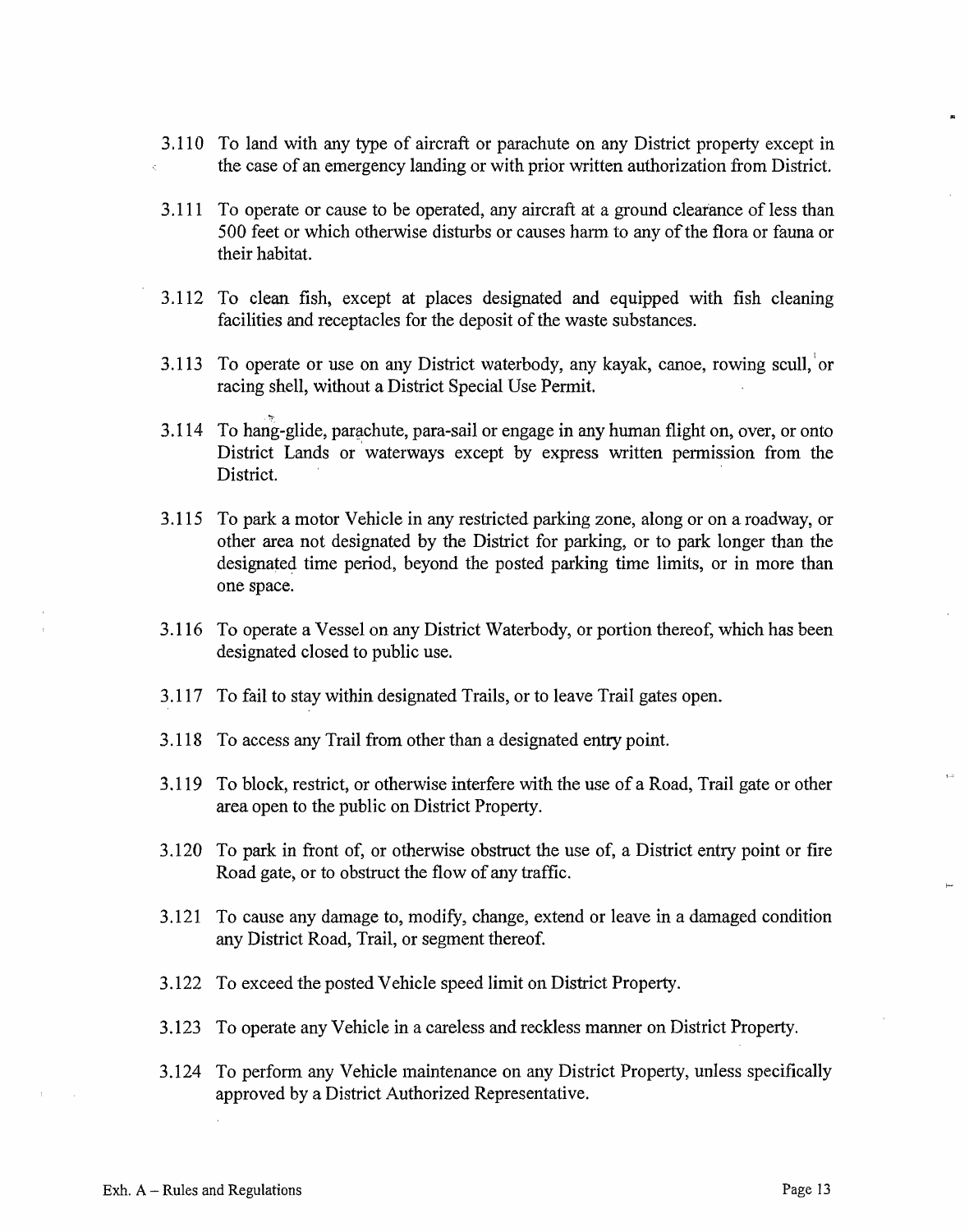- 3.125 To camp on District Property.
- 3.126 To leave or store any Personal property unattended on District Property. Any such Personal property may be impounded and subject to an impound fee and/or disposed of as abandoned property.
- 3.127 To drive, operate or enter District Property with any Vehicle for the purpose of doing business thereon, except in the service of the District, its Contractors or its Concessionaires.
- 3.128 To enter, use, remain in or travel through District Property not specifically designated for public access, including areas that are posted "NO TRESPASSING" in accordance with ·provisions of the California Penal Code or "RESTRICTED" by the District and closed to the public (whether temporarily or permanently), or to enter upon any District Property except at points designated by the District for entry, unless appropriate Permits have been obtained which expressly authorize such activities.
- 3.129 To enter the Contra Costa Canal or the area alongside the Contra Costa Canal that is within the canal lining security fencing, or to damage or breach the canal lining security fencing, gates, screens, or any other facility designed to exclude the public from the Contra Costa Canal.
- 3.130 To drive, park, or leave standing or attempt to drive, park or leave standing a Vehicle upon any Road, Trail, path, lawn, landscaped area, thoroughfare, parking space, or other portion of any District Property designated by the District as closed to Vehicle entry or public use.
- 3.131 To operate any Vehicle on District Property not licensed for use on public roads or to operate any vehicle other than within Roads, Trails or Designated Parking Areas. **A Areas**.
- 3.132 It is unlawful for any person to place or launch or attempt to place or launch a Vessel within any Waterbody except at areas designated for such use by the District.

## **IV. DEFINITIONS**

# **SECTION 4.00**

4.01 **"Aquaplane"** -Any aquaplane, plank, surfboard, water ski, or other device used for the transporting, conveyance or carrying of a person or animal that is towed or pulled by a boat by means of a rope, chain, cable, wire or other connection.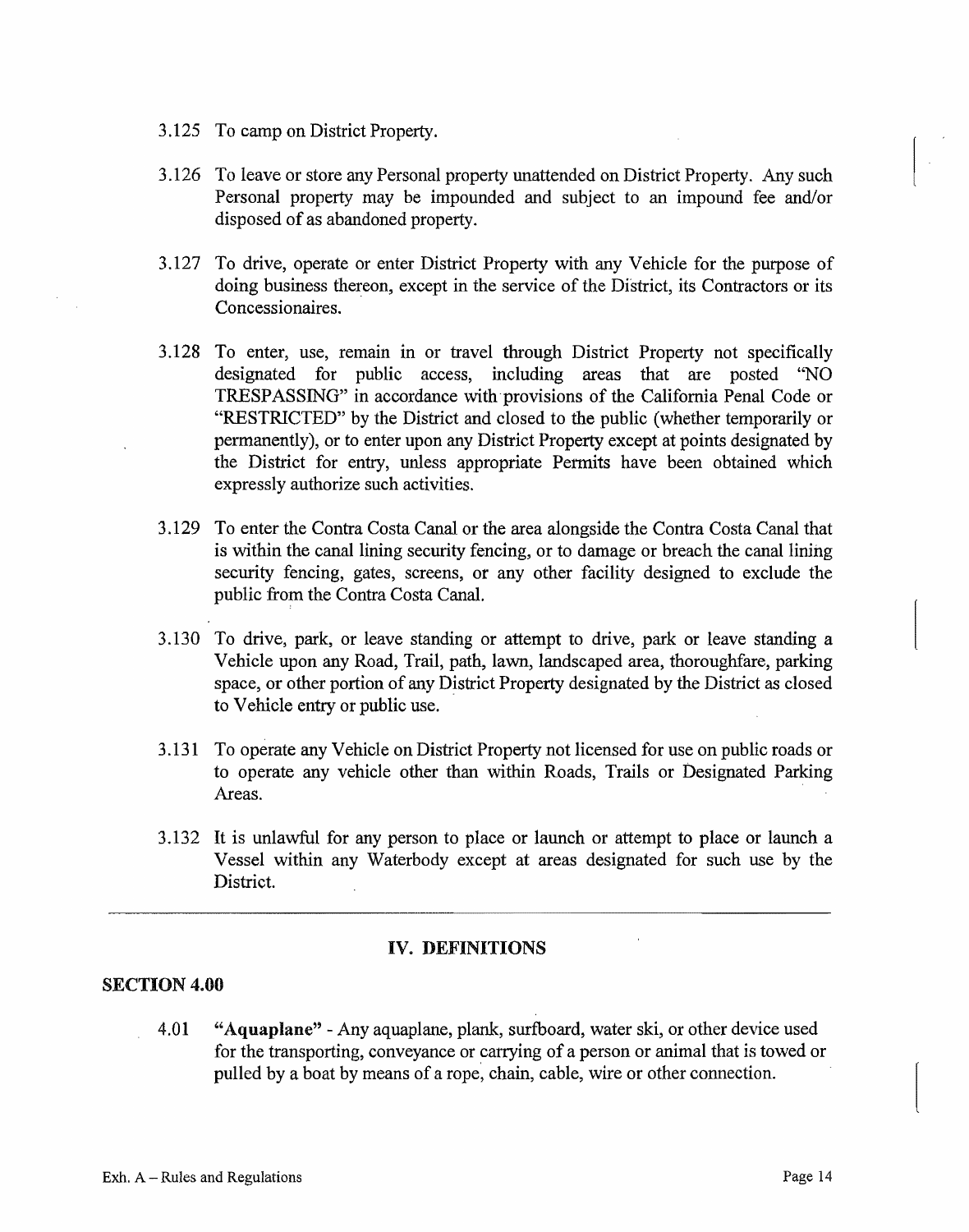- 4.02 **"Attempted Violation"** -Every person who attempts to commit any violation of the Contra Costa Water District ordinance, but fails, or is prevented or intercepted in its perpetration, will be considered to have performed the violation.
- 4.03 **"Authorized Personnel/Representative''**  The General Manager of the District, any Peace Officer, authorized employees of any public agency with whom the District has an agreement for operation, security, or law enforcement, or other Persons and/or employees of the District acting under the authority of the General Manager or as designated by appropriate Resolution of the Board of Directors and acting under the authority of the General Manager. (Water Code 30546 and 30547)
- 4.04 **"Bicycle"** a device upon which any Person may ride, propelled exclusively by human power through a belt, chain, or gears, and having one or more wheels.
- 4.05 **"Board"**  The Board of Directors of the Contra Costa Water District.
- 4.06 **"Boat"**  Any device in or upon which Persons or property may be carried over, on, or beneath the surface of water.
- 4.07 **"Concessionaire"**  any Person who through contract, lease, or other written agreement with the District is authorized to operate recreation facilities or activities on District lands and waters.
- 4.08 **"Contractor"**  A properly licensed and qualified Person with whom the District has an agreement to furnish goods or services, or to perform work on District Property.
- 4.09 **"Dangerous Weapon"**  any device used or intended to cause harm, injury, or death to another individual. This specifically includes matches or cigarette lighters in the possession of a minor under 16 years of age.
- 4.10 **"Dimensions of Vessel"**  the overall width of the hull is measured on a horizontal plane at the widest section of the hull excluding any attachments. The length is measured from end to end over the deck, excluding the sheer.
- 4.11 **"District Property"**  The Contra Costa Water District lands, interests in land, waters, Reservoirs, Watersheds and facilities owned, operated, controlled, or managed by the Contra Costa Water District, including the Contra Costa Canal, its lands, buildings, and facilities.
- 4.12 **"Group Activity"**  means any activity engaged in by more than nine participants and spectators.

 $\overline{\phantom{a}}$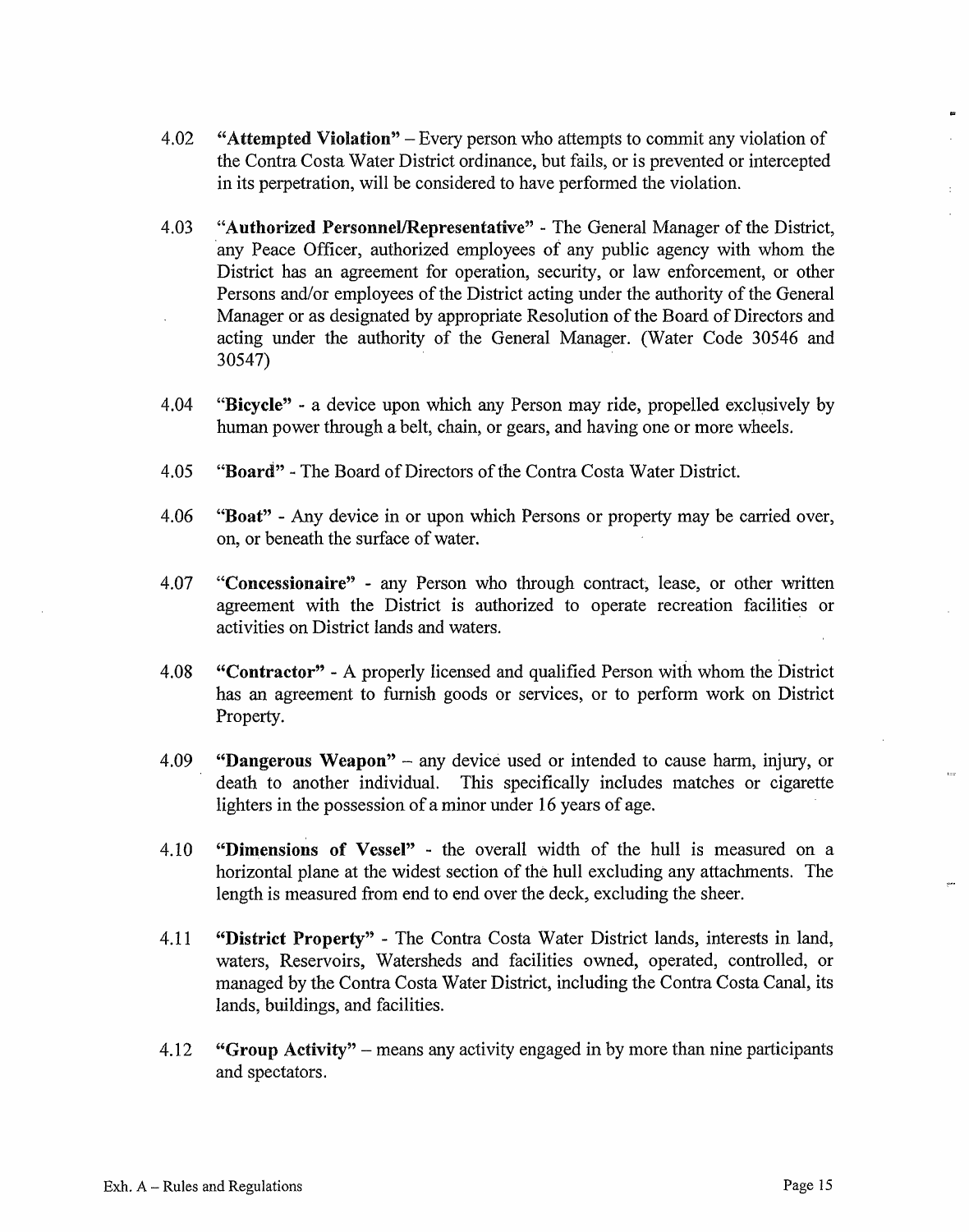- 4.13 "Motorboat" Any vessel capable of being propelled by an internal combustion engine or electric motor, whether or not such engine or motor is operative or the principal source of propulsion.
- 4.14 **"Permit and Permission"** Unless otherwise expressly provided herein means written permission granted by the District's General Manager or his or her designee.
- 4.15 **''Person''**  Any natural Person, firm, corporation, club, municipality, district, or public agency, and associations or combinations of Persons whenever acting for themselves or by any agent, servant, or employee.
- 4.16 **"Personal Watercraft"**  A vessel less than 12 feet in length, propelled by machinery, that is designed to be operated by a person sitting, standing or kneeling on the vessel, rather than in the conventional manner of sitting or standing inside the vessel.
- 4.17 **"Possess"**  to own or have immediate control, influence, or custody over an item
- 4.18 **"Recreation Area''**  Those parts of District-owned, controlled, or managed lands, water and facilities that have been designated as a "Recreation Area" by the District, which may be subject to special rules or use restrictions.
- 4.19 **"Reservoir"**  Refers to Los Vaqueros Reservoir, Mallard Reservoir, Contra Loma Reservoir, Martinez Reservoir, including the Contra Costa Canal and surrounding and related lands used, operated, managed or controlled by the District in connection with the Reservoirs to provide raw and treated water service.
- 4.20 **"Rights-of-way"** All lands, interest in lands, and waterways owned, operated, controlled, or managed by the District.
- 4.21 **"Road"**  A paved, graveled, or graded route or right-of-way that is maintained and open to Vehicle travel.
- 4.22 **"Site and Use"**  Criteria established by the District and posted in the Recreation Area which regulate Health and Safety standards, occupancy and use conditions.
- 4.23 **"Sunrise and Sunset''**  Those times respectively designated as sunrise and sunset in the published Tide Table Predictions of the National Oceanic and Atmospheric Administration and adjusted according to Pacific Daylight Savings time.
- 4.24 **"Trail''**  All District approved and designated hiking Trails, staging areas and related Trail system facilities.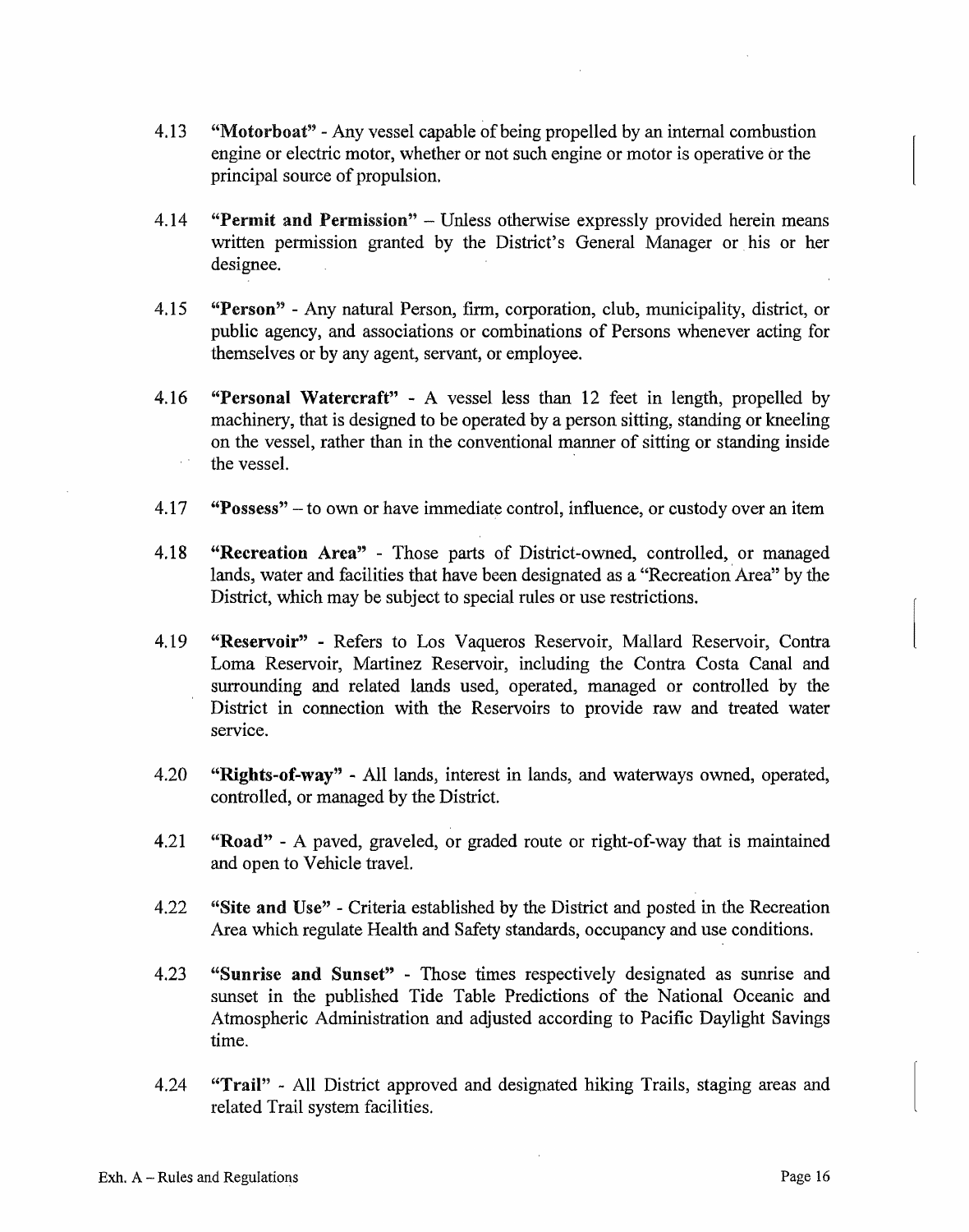- 4.25 **"Vehicle''**  A device by which any Person or property may be propelled, moved, or drawn on any District roadway, Trail, or land, excepting a device moved exclusively by human power, or an electric-powered conveyance used to transport the physically handicapped.
- 4.26 **"Vessel"**  Includes any device used or capable of being used as a means of transportation on water, and includes every description of Watercraft or Boat.
- 4.27 **"Waste Matter"**  Any bottles, cans, wastepaper, litter, waste products, trash, motor oil, debris, human or animal excrement, and contaminating, hazardous or polluting substances of any kind.
- 4.28 **"Watershed"**  All lands, interest in lands, waters, and facilities owned, controlled, or managed by the District which are, or may be used, to gather, store, transport, treat, distribute, or otherwise process water for use as a public water supply and/or for environmental mitigation.
- 4.29 **"Waterbody"**  Any Reservoir, pond, stream, creek, canal, (including the Contra Costa Canal), or other waterway, or other body of water, whether seasonal or year round, or part thereof, within lands or interest in lands owned, operated, controlled, or managed by the District.